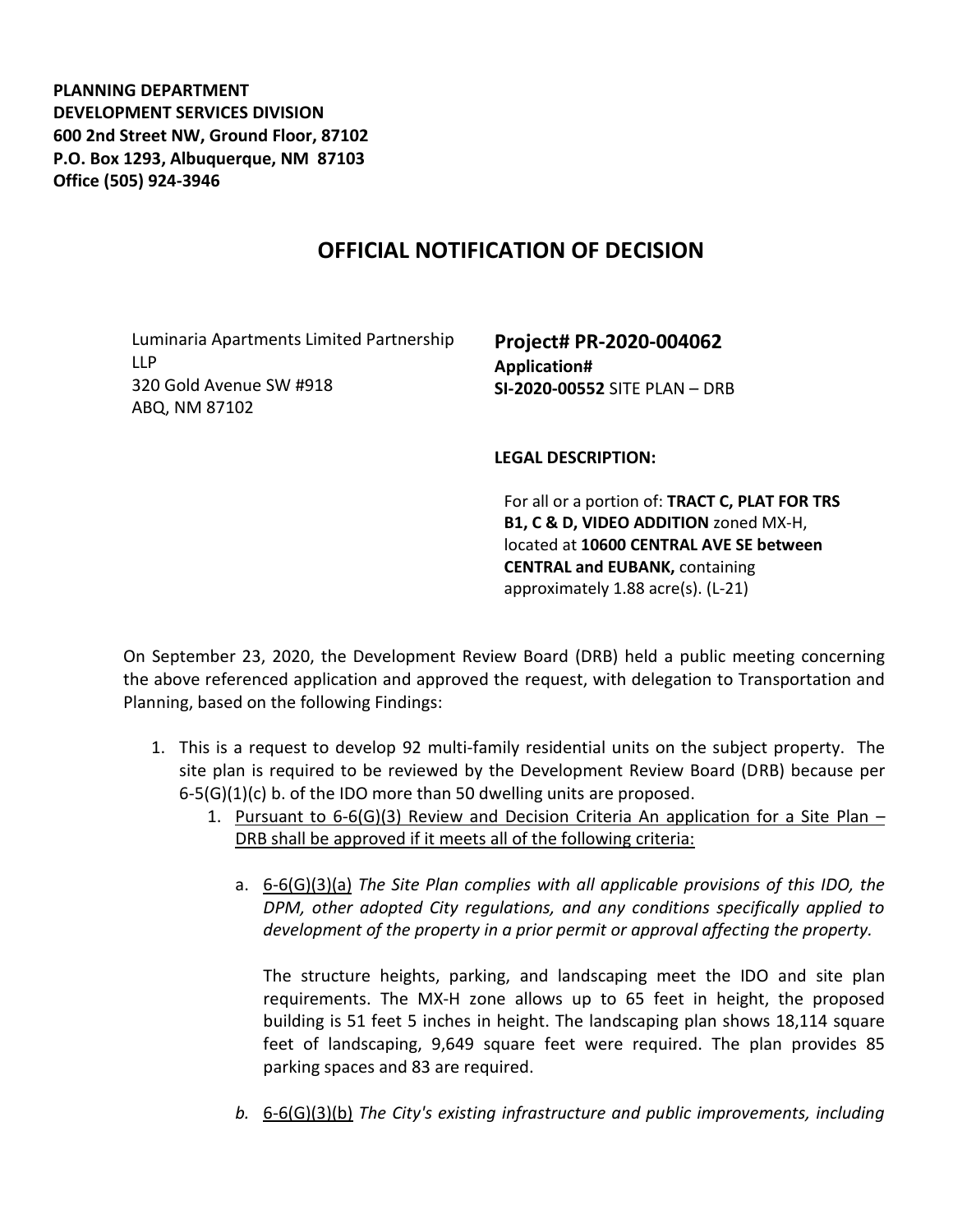Official Notice of Decision Project # PR-2020-004062 Application# SI-2020-00552 Page 2 of 3

*but not limited to its street, trail, drainage, and sidewalk systems, have adequate capacity to serve the proposed development, and any burdens on those systems have been mitigated to the extent practicable.* 

The site has access to a full range of urban services including utilities, roads and emergency services. A traffic impact study was not required for the project. A grading and drainage plan was approved for the site.

*c.* 6-6(G)(3)(c) *The Site Plan mitigates any significant adverse impacts on the surrounding area to the maximum extent practicable.* 

The applicant will provide a landscaped buffer around the periphery of the development, as well as an ornamental fence and CMU block wall around the periphery of the development in addition to a CMU block wall that currently exists.

- 2. The applicant provided the required notice as outlined in the IDO Table 6-1-1.
- 3. The proposed use is allowed within the MX-H zone district.

## **Conditions:**

- 1. This Site Plan is valid 5 years from DRB approval (9/23/2020). An extension may be requested prior to the expiration date.
- 2. Final sign-off is delegated to Transportation and Planning for the signing and recording of the sidewalk easement along Central Avenue.
- 3. The applicant will obtain final sign off from Transportation and Planning by November 23, 2020 or the case may be scheduled for the next DRB hearing and could be denied per the DRB Rules of Procedure.

APPEAL: If you wish to appeal this decision, you must do so within 15 days of the DRB's decision or by **OCTOBER 8, 2020.** The date of the DRB's decision is not included in the 15-day period for filing an appeal, and if the  $15<sup>th</sup>$  day falls on a Saturday, Sunday or Holiday, the next working day is considered as the deadline for filing the appeal.

For more information regarding the appeal process, please refer to Section 14-16-6-4(U) of the Integrated Development Ordinance (IDO). Appeals should be submitted via email to [PLNDRS@CABQ.GOV](mailto:PLNDRS@CABQ.GOV) (if files are less than 9MB in size). Files larger than 9MB can be sent to [PLNDRS@CABQ.GOV](mailto:PLNDRS@CABQ.GOV) using [https://wetransfer.com.](https://wetransfer.com/) A Non-Refundable filing fee will be calculated and you will receive instructions about paying the fee online.

You will receive notification if any person files an appeal. If there is no appeal, you can receive Building Permits at any time after the appeal deadline quoted above, provided all conditions imposed at the time of approval have been met. Applicants submitting for building permit prior to the completion of the appeal